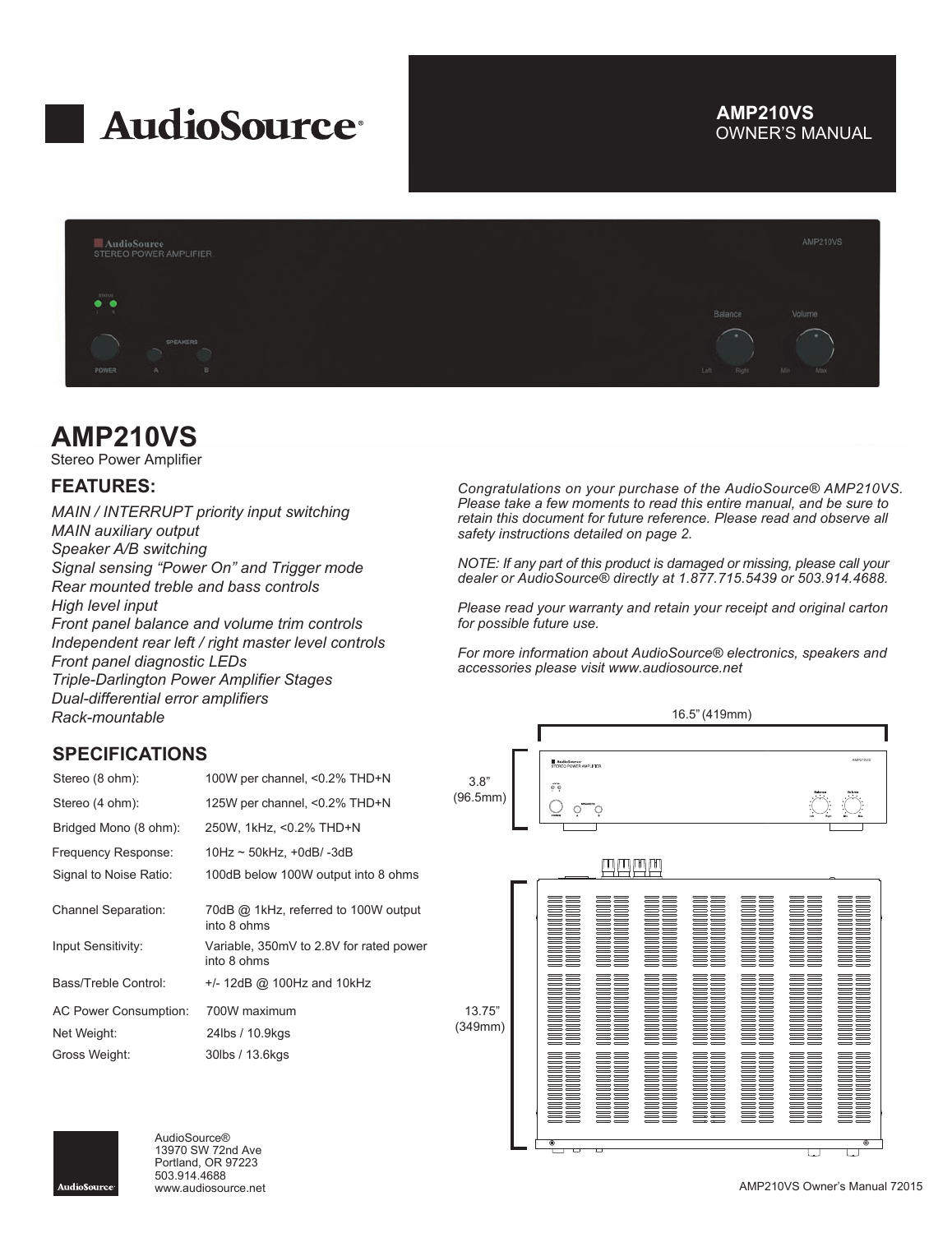# **CAUTION**

**RISK OF ELECTRICAL SHOCK DO NOT OPEN**

![](_page_1_Picture_3.jpeg)

CAUTION: TO REDUCE THE RISK OF ELECTRIC SHOCK, DO NOT REMOVE THE COVER. NO USER SERVICABLE PARTS INSIDE. REFER SERVICING TO QUALIFIED PERSONNEL!

EXPLANATION OF SAFETY SYMBOLS

![](_page_1_Picture_6.jpeg)

The exclamation point within an equilateral triangle is intended to alert the user of the presence of important operating and maintenance (servicing) instructions in the literature accompanying the appliance.

The lightning flash with the arrowhead symbol within an equilateral triangle is intended to alert the user to the presence of uninsulated "dangerous voltage" within the products' enclosure that may be of sufficient magnitude to constitute a risk of electric shock to persons.

### **IMPORTANT SAFETY INSTRUCTIONS**

- WARNING: TO PREVENT FIRE OR SHOCK HAZARD, DO NOT EXPOSE THIS APPLIANCE TO RAIN OR MOISTURE. THE APPARATUS SHALL NOT BE EXPOSED TO DRIPPING OR SPLASHING AND THAT OBJECTS FILLED WITH LIQUIDS, SUCH AS VASES, SHALL NOT BE PLACED ON APPARATUS.
- WARNING: TO PREVENT FIRE OF SHOCK HAZARD, DO NOT USE THIS PLUG WITH AN EXTENSION CORD, RECEPTACLE OR OTHER OUTLET UNLESS THE BLADES CAN BE FULLY INSERTED TO PREVENT BLADE EXPOSURE.
- WARNING: THE MAINS PLUG IS USED AS DISCONNECT DEVICE. THE DISCONNECT DEVICE SHALL REMAIN READILY AVAILABLE.
- WARNING: ONLY USE ATTACHMENTS OR ACCESSORIES SPECIFIED OR PROVIDED BY THE MANUFACTURER.
- 1. Read these instructions.
- 2. Keep these instructions.
- 3. Heed all warnings.
- 4. Follow all instructions.
- 5. Do not use this apparatus near water.
- 6. Clean only with dry cloth.
- 7. Do not block any ventilation openings. The ventilation should not be impeded by covering the ventilation openings with items such as newspaper, table cloths, curtains etc. Install in accordance with the manufacturer's instructions.
- 8. Do not install near heat sources such as radiators, heat registers, stoves, or other apparatus (including amplifiers) that produce heat. No open flame sources, such as lighted candles, should be placed on the apparatus.
- 9. Do not defeat the safety purpose of the polarized or grounding type plug. A polarized plug has two blades with one wider than the other. A grounding type plug has two blades and a third grounding prong. The wide blade or third prong is provided for your safety. If the provided plug does not fit into your outlet, consult an electrician for replacement of the obsolete outlet.
- 10. Protect the power cord from being walked on or pinched particularly at the plugs, convenience receptacles, and at the point of exit from the apparatus.
- 11. Only use attacheements/accessories specified by the manufacturer.
- 12. Use only with the cart, stand, tripod, bracket, or table specified by the manufacturer, or sold with the apparatus. When a cart or rack is used, use caution when moving the cart/apparatus combination to avoid injury from tip-over.

![](_page_1_Picture_26.jpeg)

- 13. Unplug the apparatus during lightning storms or when unused for long periods of time.
- 14. Refer all servicing to qualified personnel. Servicing is required when the apparatus has been damaged in any way, such as power supply cord or plug is damaged, liquid has been spilled or objects have fallen into the apparatus has been exposed to rain or moisture, does not operate normally, or has been dropped.
- 15. WARNING: To reduce the risk of fire or electric shock, do not expose this apparatus to rain or moisture. The apparatus shall not be exposed to dripping or splashing and that objects filled with liquids, such as vases, shall not be placed on apparatus.
- 16. WARNING: The mains plug/appliance coupler is used as disconnect device, the disconnect device shall remain readily operable.
- 17. This equipment is a Class II or double insulated electrical appliance. It is designed in such a way that it does not require a safety connection to electrical earth.

![](_page_1_Picture_32.jpeg)

ATTENTION: RISQUE DE CHOC ELECTRIQUE-NE PAS OUVRIR 18.

 - This lightning flash with arrowhead symbol within an equilateral triangle is intended to alert the user to the presence of non-insulated "dangerous voltage" within the product's enclosure that may be of sufficient magnitude to constitute a risk of electric shock.

 - Warning: to reduce the risk of electric shock, do not remove cover (or back) as there are no user-serviceable parts inside. Refer servicing to qualified personnel. - The exclamation point within an equilateral triangle is intended to alert the user

 to the presence of important operating and maintenance instructions in the literature accompanying the appliance.

MAGNETIC FIELD: !!CAUTION!! Do not locate sensitive high-gain equipment such as preamplifiers or tape decks directly above or below the unit. Because this amplifier has a high power density, it has a strong magnetic field, which can induce hum into unshielded devices that are located nearby. The field is strongest just above and below the unit. If an equipment rack is used, we recommend locating the amplifier(s) in the bottom of the rack and the preamplifier or other sensitive equipment at the top.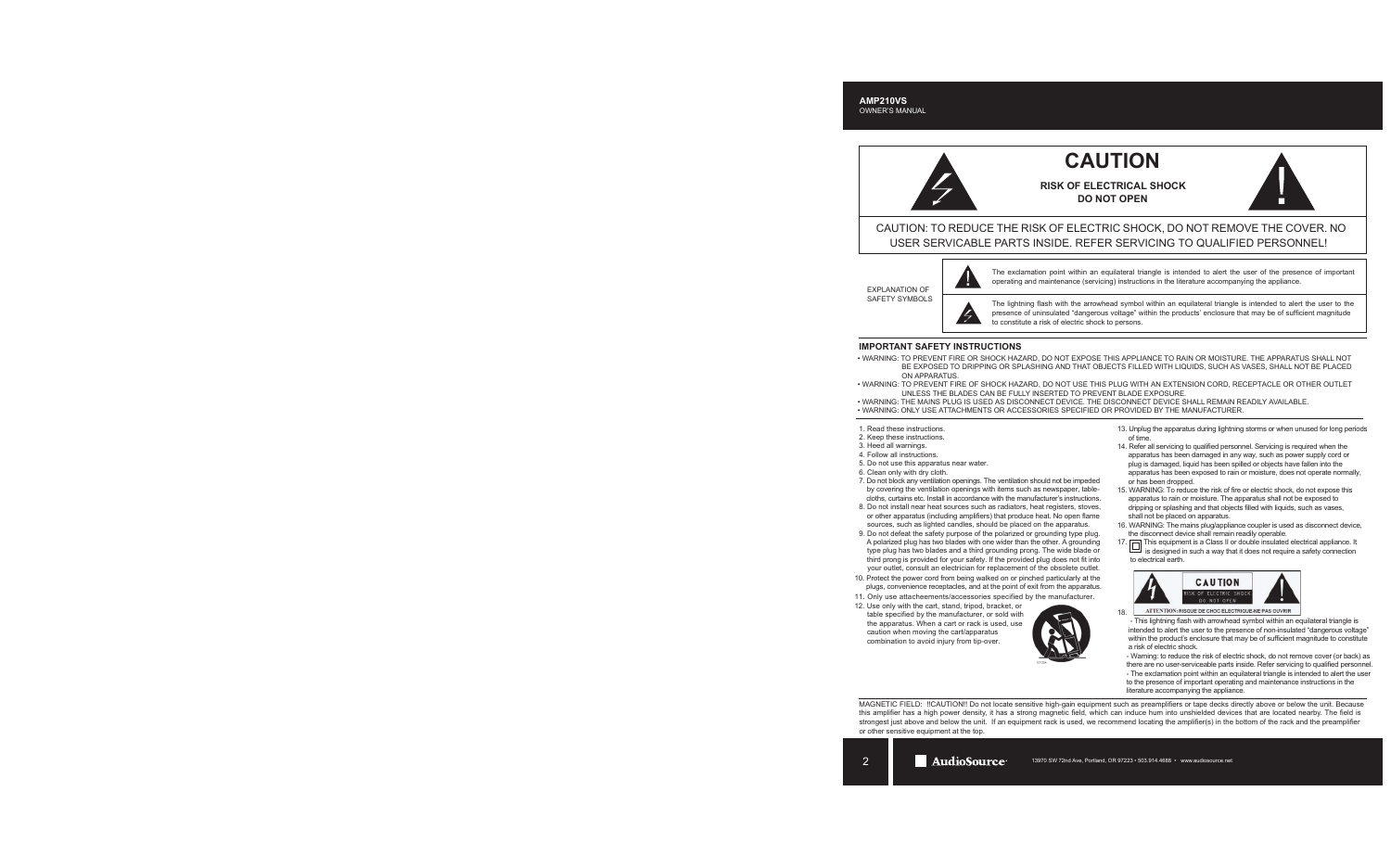![](_page_2_Figure_1.jpeg)

#### **REAR PANEL CONTROLS**

#### *Interupting Line Input* 6.

- This is the secondary input, use MAIN IN for your main input. INTERRUPTING INPUT can be used if a second source is desired and takes over when signal is present and has at least a 5mV level. When there is no signal, or a signal with less than 5mV level, the amp switches back to MAIN IN after a brief delay.
- 7. *Speaker Level Input/Speaker Level Input Line Select* Can be used to connect a source with speaker level output instead of line level outputs. Use the Speaker Level Input Line Select to route the source to either Main Input or Interrupt Input function.

#### 8.  *Main Input/Output*

MAIN IN should be used as the "primary" or main input for the amplifier. Connect your receiver or main source to this input. Use MAIN OUT to pass MAIN IN signal to another amplifier.

#### 9. *Delay Time*

Allows for a 3-15 second delay to be set and accommodate the source connected to the Interrupting Input.

#### *Bass and Treble Controls* 10.

These controls can adjust bass and treble frequencies +/- 12dB at 100Hz and 10kHz.

#### 11. *Master Level Controls*

Provides independent adjustment of Left and Right channel maximum level

#### 12. *Mode Select Switch*

Switches the amplifier from Stereo mode to Bridged mode. **STEREO MODE**

If you will be connecting one or two pair of speakers to the amplifier, place the switch in the "Stereo" position. NOTE: For playing 2 pairs of speakers (A plus B), make sure each speaker has an impedance of 8 ohms or greater. **BRIDGED MODE**

#### When set to "Bridged" mode, the amplifier is a single channel mono amplifier. **BRIDGED MODE- MONO APPLICATION**

For bridged mode, playing Right and Left together as mono output, use a Y cable adapter to connect Right and Left RCA signal to the Right (Red) input at MAIN IN. Set the MODE switch to BRIDGED and follow the instructions for bridged speaker connection in the SPEAKER TERMINALS section of this manual.

**NOTE:** *The AMP210VS supplies 250W in bridged mode, Please verify that your speakers are capable of handling such power to avoid possible damage!*

#### 13. *12V Trigger*

Allows the AMP210VS to be powered on by other electronics or to power on other electronics via a 3.5mm mini phone plug cable.

#### 14. *Power Mode*

Sets the power on option of the AMP210VS. Set it to Normal for manual power<br>on/off. Set to Auto-On for signal sensing power up. Set to Trigger if the 12V<br>Trigger input is used.

#### *Speaker Zone A Output* 15.

Speaker output terminals for zone A. Minimum impedance: 8 ohm bridged or 4 ohm stereo.

#### *Speaker Zone B Output* 16.

Speaker output terminals for zone B. Minimum impedance: 8 ohm bridged or 4 ohm stereo.

#### **SPEAKER TERMINALS - STEREO MODE**

For stereo output connect the speaker's positive (red) terminal to the amplifier's positive (red) terminal, and the speaker's negative (black) terminal to the amplifier's negative (black) terminal for each Right and Left speaker.

#### **SPEAKER TERMINALS - BRIDGED MODE**

Place the "MODE" switch in the "BRIDGED" position and use both red terminals to connect to the speaker. Connect the speaker's positive (red) terminal to the amplifier's red (+) terminal noted next to the bridging mark, and the speaker's negative (black) terminal to the amplifier's unmarked positive (red) terminal.

**NOTE:** Only one zone (A or B) can be bridged. Do not attempt to bridge both A and B speaker terminals! This may result in a lower impedance than the amplifier is designed for and may damage your amplifier. The minimum impedance for the total load connected in bridged mode is 8 ohms. **NOTE:** Use Class 2 wiring for speaker connections.

To wire the output connector: 1. Strip the insulation off each speaker wire to expose 3/8" (10 mm) of bare conductor. 2. Unscrew the output terminal binding post several twists, insert each wire into the correct terminal. 3. Tighten binding post by twisting clock-wise until it is firmly clamping the speaker wire.

Warning: While the amplifier does self-protect under most improper output conditions, misconfiguration of loudspeaker mode and incorrect connection of loudspeakers could damage connected loudspeakers and/or amplifier. Please refer installation to a qualified installation professional, and always check state and local electrical codes when installing.

![](_page_2_Picture_36.jpeg)